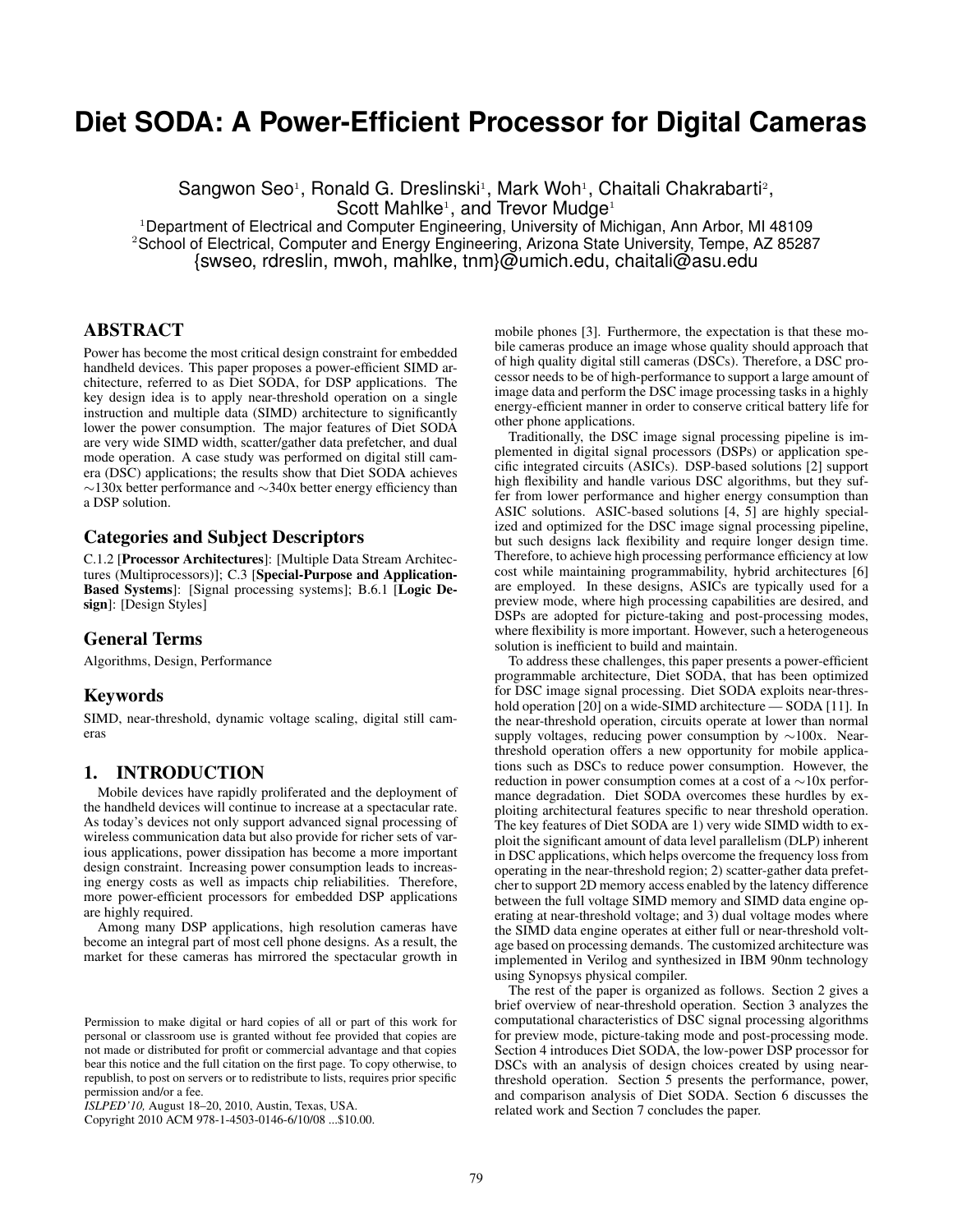### 2. NEAR THRESHOLD OPERATION

The original SODA architecture was targeted for applications that require substantial processing to meet time-critical tasks in software defined radio applications on a limited energy budget. There are a considerable number of applications, such as DSC, that operate on an even tighter energy budget, but where timing is less critical. A paradigm shift is necessary for these applications to further reduce energy consumption.



Figure 1: Supply voltage operating regions and the energy and delay associated at each point. The near-threshold region provides considerable energy savings for non-timing critical low power applications such as DSCs.

Near-threshold operation, as described by Zhai et al. [20], defines three regions of operation, pictured in Figure 1. In the superthreshold regime ( $V_{dd} > V_{th}$ ), energy is highly sensitive to  $V_{dd}$  due to the quadratic scaling of switching energy with  $V_{dd}$ . Hence, voltage scaling down to the near-threshold regime ( $V_{dd} \sim V_{th}$ ) yields an 10x energy reduction at the expense of approximately 10x performance degradation. However, the dependence of energy on  $V_{dd}$ becomes more complex as voltage is scaled below  $V_{th}$ . In subthreshold regime ( $V_{dd} < V_{th}$ ), circuit delay increases exponentially with  $V_{dd}$ , causing leakage energy (the product of leakage current,  $V_{dd}$ , and delay) to increase in a near-exponential fashion. This rise in leakage energy eventually dominates any reduction in switching energy, creating an energy minimum.

The identification of an energy minimum led to interest in processors that operate at this energy optimal supply voltage [23]. However, the energy minimum is relatively shallow. Energy typically reduces by only  $\sim$ 2x when V<sub>dd</sub> is scaled from the near-threshold regime to the subthreshold regime, though delay rises by 50-100x over the same region. While acceptable in ultra-low energy sensorbased systems, this delay penalty is not tolerable for a broader set of applications.

The near-threshold region offers an opportunity for applications, such as DSC, to reduce energy further. In order to do so, the design must overcome one hurdle, the 10x increase in delay. This delay impacts the ability of designs to meet more stringent real time constraints without scaling the voltage higher and losing energy efficiency. However, in cases where the application can be parallelized, simply using more near-threshold processing elements can meet the timing constraint with greater efficiency. Near-threshold operation, therefore, has a natural synergy with data parallel environments like SIMD. In a SIMD architecture, the number of functional units can be increased to help meet a timing critical code, provided the application has sufficient DLP.

In addition, the fact that near-threshold operation decreases frequency offers several new and interesting design choices related to the memory system. First, memory devices that are slower and more energy efficient can be used to replace previously timing critical memories. This will help to reduce the overall energy consumption of the chip. Second, multiple accesses to memory can be performed in one near-threshold clock cycle. This means that data patterns that were impossible at full speed could be achieved using new hardware that scatter-gathers memory requests. And, third, the slower memory allows for elements originally designed to hide long memory latency, i.e. caches and register files, to be turned off or eliminated.

## 3. DSC ALGORITHM ANALYSIS

### 3.1 DSC Signal Processing Pipeline



Figure 2: A typical DSC image signal processing pipeline [1], [2]

Figure 2 shows a typical DSC image signal processing pipeline, which performs multiple processing steps to generate a high-quality image [2]. The image is first captured by a CCD or CMOS sensor using a Bayer-pattern [21] color filter array (CFA). Then, the image is digitized with a 10- or 12-bit A/D converter. The *Black Clamp* adjusts the pixel values by subtracting a black offset value from all pixel values. The *Lens Distortion Compensation* adjusts the brightness of pixels depending on the spatial locations and the *Fault Pixel Correction* interpolates defective pixels with neighboring pixels. After all these pre-processing steps, *Auto White Balance* computes the average brightness of each color component and balances the energy of the colors. Based on the brightness information, *Auto Exposure* appropriately adjusts the CCD or CMOS exposure time and gain. After the white balanced image pixels are compensated by *Gamma Correction*, *CFA color interpolation* uses the onecolor-per-pixel Bayer-pattern image to interpolate and generate the full color (R, G, and B) resolution for each pixel. The RGB color pixels are filtered by *De-Noise* and scaled down and sent to the LCD screen in preview mode. In picture-taking mode, the noise-filtered images are transformed to the YCrCb color domain. *Edge Detection* detects edges to help *Auto Focus*, and *Edge Enhancement* is performed. Next, *False Color Suppression* occurs, and finally the image is compressed by using *JPEG Compression* and stored in flash memory. Later, post-processing tasks such as *Histogram Calculation*, *Histogram Equalization*, and *Spatial Frequency Filtering* are used to enhance the quality of the stored images.

### 3.2 Characteristics of DSC Algorithms

In this section, we analyze the key algorithms in the two modes (preview and picture-taking) of DSC signal processing pipeline and post-processing tasks to find opportunities for improving the processing performance and energy efficiency.

Table 1 presents the data level parallelism (DLP) analysis of the DSC signal processing algorithms. Instructions are broken down into three categories: SIMD, scalar, and overhead workloads. The SIMD workload consists of traditional arithmetic/logical functional operations and load/store operations that can be executed in SIMDfashion. The scalar workload consists of instructions running only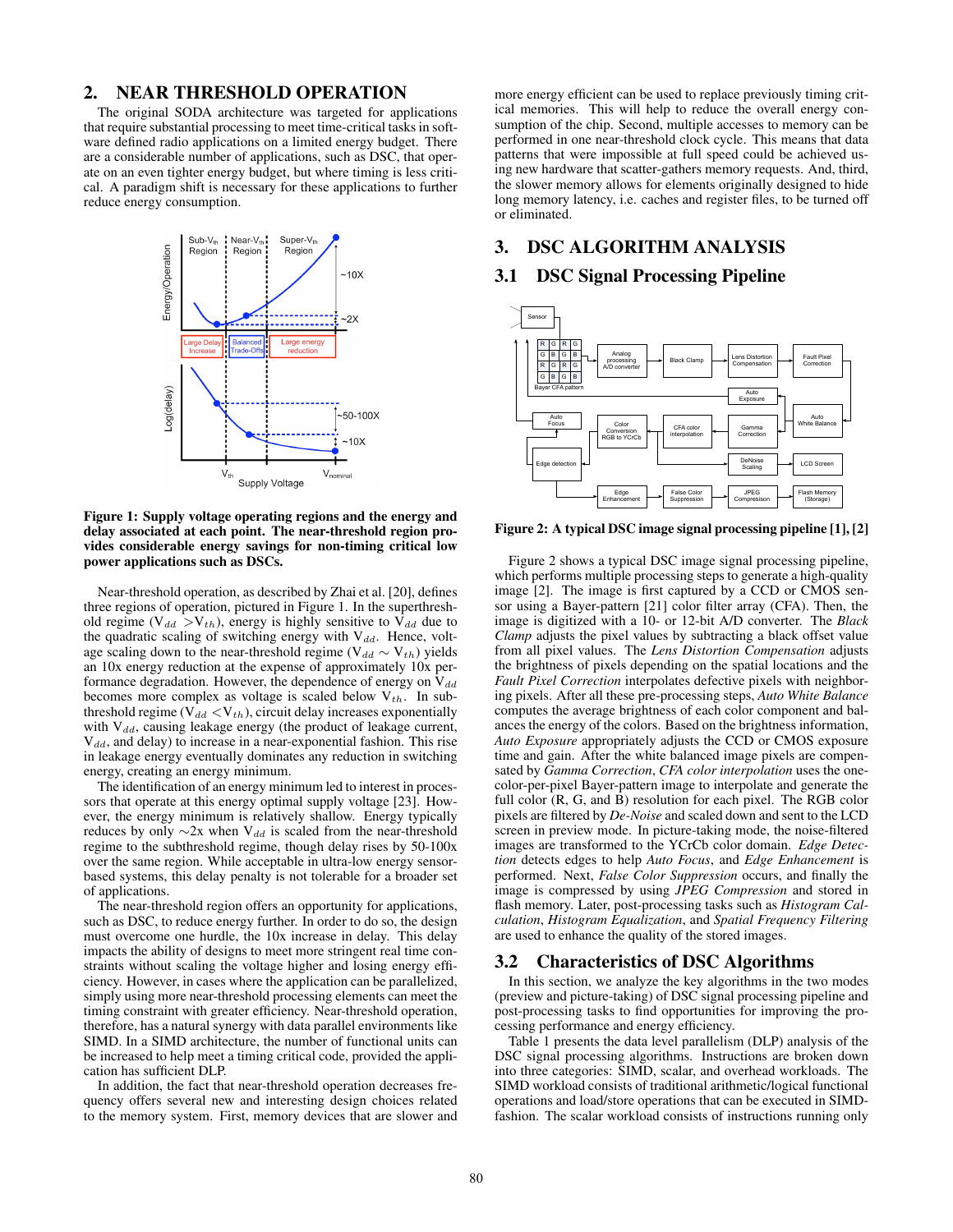| Mode       | Task                    | <b>SIMD</b> | <b>Scalar</b> | Overhead |
|------------|-------------------------|-------------|---------------|----------|
|            | <b>Black Clamp</b>      | 100%        | $0\%$         | $0\%$    |
|            | White Balance           | 100%        | $0\%$         | $0\%$    |
| Preview    | Auto Focus              | 71%         | 14%           | 14%      |
|            | Gamma Correction        | $0\%$       | 100%          | $0\%$    |
| Picture-   | CFA Interpolation       | 84%         | 3%            | 13%      |
| Taking     | Auto Exposure           | 74%         | 11%           | 15%      |
|            | <b>Color Conversion</b> | 100%        | $0\%$         | $0\%$    |
|            | Edge Detect/Enhance     | 81%         | 2%            | 17%      |
| Post-      | Histogram Equalize      | 37%         | 44%           | 19%      |
| Processing | Spatial Freq. Filter    | 77%         | 3%            | 20%      |

Table 1: Data level parallelism analysis for DSC image signal processing algorithms. Instructions are categorized into three groups: SIMD, scalar, and overhead instructions.

on the scalar datapath such as control instructions and address generations for local SIMD and scalar memories. The overhead workload consists of instructions to assist SIMD computations and scalar computations such as shuffle operations, predication operations, and data movements between the SIMD datapath and scalar datapath. The workloads of each category are calculated based on hand-written assembly codes and are weighted by dynamic execution frequency.

As can be seen in Table 1, most of the DSC signal processing algorithms have significant DLP. Exceptions are *Gamma Correction* and *Histogram Equalization*, where memory access patterns inhibit parallelization. The remaining DSC signal processing algorithms can be grouped into three categories.

*(1) Pixel Independent Kernels*: In this set of kernels, some basic arithmetic/logical and multiply-and-accumulate (MAC) operations are applied on every pixel independently. Therefore, these kernels can easily be mapped onto a SIMD architecture. *Black Clamp*, *Color Space Conversion*, *Brightness/Contrast Enhancement*, and *Hue/Saturation Enhancements* fall into this category. Although *Gamma Correction* is also a pixel-independent operation, this kernel cannot be easily parallelized on a SIMD architecture because each SIMD lane has to access different memory locations at the same time.

*(2) Pixel Dependent Kernels*: This set of kernels includes *CFA Interpolation*, *Edge Detection/Enhancement*, and *Spatial Frequency Filtering* that operate on pixels in a 2D neighborhood. The size of the 2D neighborhood is typically 3x3, though 5x5 or 7x7 sizes are also used. Traditional processor architectures spend more than half of the total instructions aligning the 2D data [1]. Therefore, for these kernels, 2D data access must be supported. This is done by a combination of multi-bank memory organization and a SIMD shuffle network.

*(3) Statistics Gathering Kernels*: The statistical information of the whole or partial frame is gathered for *White Balance*, *Auto Exposure*, *Histogram Calculation* and *Histogram Equalization*. Some of these kernels can be supported by a SIMD adder tree. *Histogram Calculation* is another kernel where memory access patterns inhibit parallelization for a SIMD architecture.

### 4. DIET SODA ARCHITECTURE

In this section, we propose a power-efficient architecture, referred to as Diet SODA, for DSC processors. Diet SODA exploits key characteristics of the DSC image processing algorithms described in Section 3. This architecture operates in two modes: 1) dual voltage (DV) mode to handle low power applications such as the DSC image processing pipeline, and 2) the full voltage (FV) mode to handle advanced wireless communications. In DV mode, the memory operates at full voltage but the SIMD pipelines operate at near-threshold voltage. In FV mode, the SIMD data engines operate at full voltage as well.

### 4.1 Diet SODA PE Design

Figure 3 shows the architectural details of a single processing element (PE) of Diet SODA. The PE contains two different voltage domains: full voltage (FV) and dual voltage (DV). DV domain



Figure 3: Diet SODA processing element (PE) for DSCs. The PE contains two different voltage domains: full voltage (FV) and dual voltage (DV). DV domain operates at either full or near-threshold supply voltage. The PE consists of: 1) multibanked SIMD memory; 2) scalar memory; 3) SIMD data prefetcher; 4) SIMD pipeline; 5a) scalar pipeline in full voltage domain; 5b) scalar pipeline in dual voltage domain; and 6) 4 wide address generation unit (AGU) pipeline.

operates at either full or near-threshold supply voltage. The PE consists of: 1) multi-bank SIMD memory; 2) scalar memory; 3) SIMD data prefetcher; 4) SIMD pipeline; 5) scalar pipeline; and 6) 4-wide address generation unit (AGU) pipeline.

The SIMD pipeline consists of a 128-wide 16-bit datapath with a SIMD register file (RF), 128 functional units, 128 4-entry buffers used for intermediate data, a SIMD shuffle network (SSN), and a multi-output adder tree. The SIMD datapath consists of four groups of 32-wide SIMD units. With the support of a multi-banked SIMD memory and an 4-wide AGU pipeline, these groups of SIMD partitions can work on four different memory sections concurrently. There are two scalar pipelines, one in each voltage domain; both pipelines consist of one 16-bit datapath and are used to perform sequential algorithms in addition to coordinating the SIMD units. The 4-wide AGU pipeline handles memory address calculation for the 4-bank SIMD memory and the data prefetcher.

#### 4.2 SIMD Pipeline Width

Although near-threshold operation allows circuits to consume significantly less power, the processing performance also degrades. To compensate for the degraded performance, the number of SIMD lanes is increased.



#### Figure 4: Minimum clock frequencies based on different SIMD width configurations to run the preview mode of DSC signal processing pipeline shown in Figure 2.

The DSC signal processing pipeline for a VGA-size (640x480) image and a full-HD (1920x1080) image at 30 fps is used as the evaluation point to decide the number of SIMD lanes. Figure 4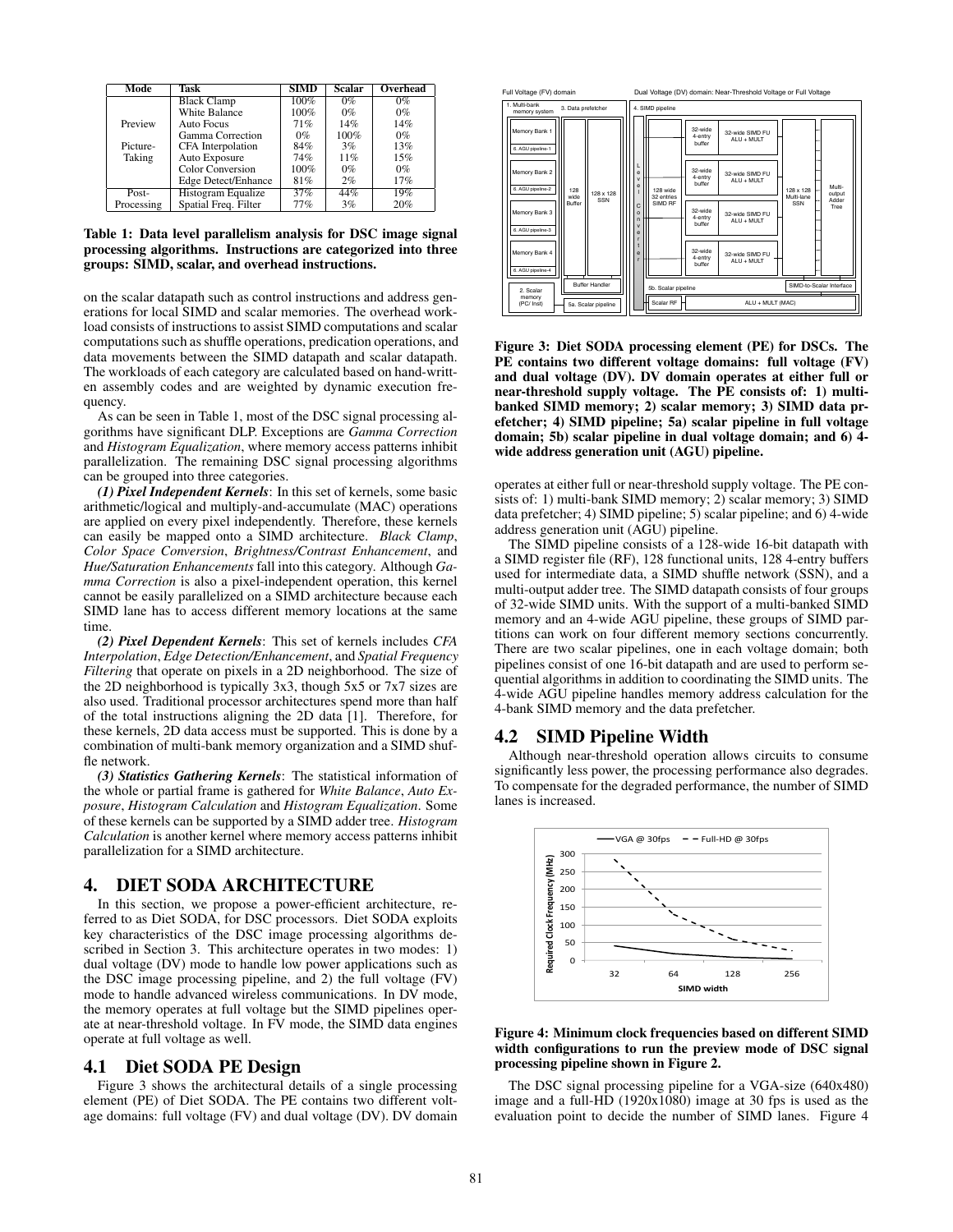shows the minimum clock frequency required for VGA and full-HD for different SIMD width configurations - 32, 64, 128, and 256. Thus, to process full-HD images at 30 fps, a 32-wide SIMD pipeline needs to operate at more than 270MHz, while a 256-wide SIMD pipeline needs to operate at around 30 MHz.



#### Figure 5: Near-threshold operation is applied to four different SIMD width configurations: 32, 64, 128, and 256. Solid vertical lines provide guidelines for the minimum supply voltage necessary to meet VGA and full-HD processing demands. Gray boxes represent the near-threshold regions.

To investigate how much voltage/frequency scaling can be achieved while still meeting the performance requirements, the power consumption for each SIMD width configuration was measured. First, a representative test circuit was laid out in IBM 90nm technology, parasitic extraction was performed and annotated. Then, SPICE simulations were done to determine the voltage, frequency, and power characteristics at different supply voltages. To obtain power numbers, the SIMD pipeline logic was then synthesized with Synopsys Physical Compiler and scaled to match the representative test circuit. Figure 5 shows power consumption and achievable clock frequencies depending on the corresponding supply voltage for each candidate SIMD width. The solid vertical lines provide guidelines on what the minimum supply voltage is required to process VGA and full-HD images at 30 fps. The results show that although a 32-wide SIMD data engine is capable of handling VGA processing requirements, to support full-HD images, a SIMD width of greater than 32 is required. On the other hand, wider SIMD widths do not always guarantee better energy efficiency due to the additional hardware and critical path delay increases, resulting in a higher minimum clock frequency. In this paper, a 128-wide SIMD configuration is chosen to maximize the benefit of using near-threshold operation while maintaining the real time processing constraints of both VGA and full-HD. With this configuration, the supply voltage needs to be 600mV using a clock frequency of 50MHz.

#### 4.3 **Scatter-Gather Data Prefetcher**

While operating in the DV mode, the SIMD memory operates significantly faster than the SIMD pipeline. Therefore, two-dimensional (2D) data accesses can be achieved by performing multiple memory accesses to the same memory banks in a single cycle of the SIMD pipeline. There is also sufficient time to perform complicated shuffling operations before delivering the data. Because of these non-traditional memory access patterns and additional shuffling capabilities, a significant reduction in the required number of SIMD instructions can be obtained.

Figure 6 shows the process of data alignment using the SIMD data prefetcher. First, the required data is read from a multi-bank memory. Then the data prefetcher stacks the data in the location



Figure 6: Example of complex data shuffling with 4-bank 4wide SIMD memory, SIMD data prefetcher, and 16-wide buffer.

indicated by the data prefetcher pointer. The pointer then advances to the next data section and repeats the process for the next load operation. In addition, with the support of SSN, more complex shuffle operations can be implemented.

### **4.4 Operating Modes**

In this section, dual voltage (DV) and full voltage (FV) modes in Diet SODA are described. Table 2 provides the configuration of each component of Diet SODA PE for each mode.

|    | Components                                      | <b>DV Mode</b> | <b>FV Mode</b> |
|----|-------------------------------------------------|----------------|----------------|
|    | 1. Multi-Bank SIMD Memory                       | on             | on.            |
|    | 2. Scalar Memory                                | on             | on.            |
|    | 3. Data Prefetcher - Buffer/Buffer Handler      | on             | off            |
|    | 3. Data Prefetcher - SSN                        | on             | on             |
| PE | 4. SIMD pipeline - SIMD RF                      | off            | on             |
|    | 4. SIMD pipeline - Other modules except SIMD RF | on@NTV         | on             |
|    | 5a. Scalar pipeline                             | on             | off            |
|    | 5b. Scalar pipeline                             | on@NTV         | on.            |
|    | 6. 4-wide AGU pipeline                          | on             | on             |

Table 2: Architectural modules that are turned on and off for dual voltage (DV) and full voltage (FV) modes.

#### 4.4.1 DV Mode

In the DSC signal processing pipeline, preview and picture-taking tasks are performed in DV mode because these tasks do not require very high data processing rates. Consequently, the supply voltage of the SIMD data engine is operated at near-threshold voltage to significantly lower energy consumption. More specifically, the SIMD pipeline and scalar pipeline (5b in Figure 3) in the DV domain operate at near-threshold voltage, while the SIMD memory, scalar memory, SIMD data prefetcher, and 4-wide AGU pipeline operate at full voltage. As can be seen in Table 2, the SIMD RF is switched off because the latency of the SIMD memory is much lower than that of SIMD data engine so the SIMD pipeline is capable of directly handling data from the SIMD memory. This results in a reduction of energy consumption by eliminating SIMD RF accesses. The 4-entry buffer in each SIMD lane operates as a small RF to hold recently produced values for consumption by subsequent instructions.

#### 4.4.2 *FV Mode*

Recent DSCs support video recording at full-HD (1920x1080) resolution. This necessitates additional processing capability, and therefore requires Diet SODA to operate in FV mode. In this mode,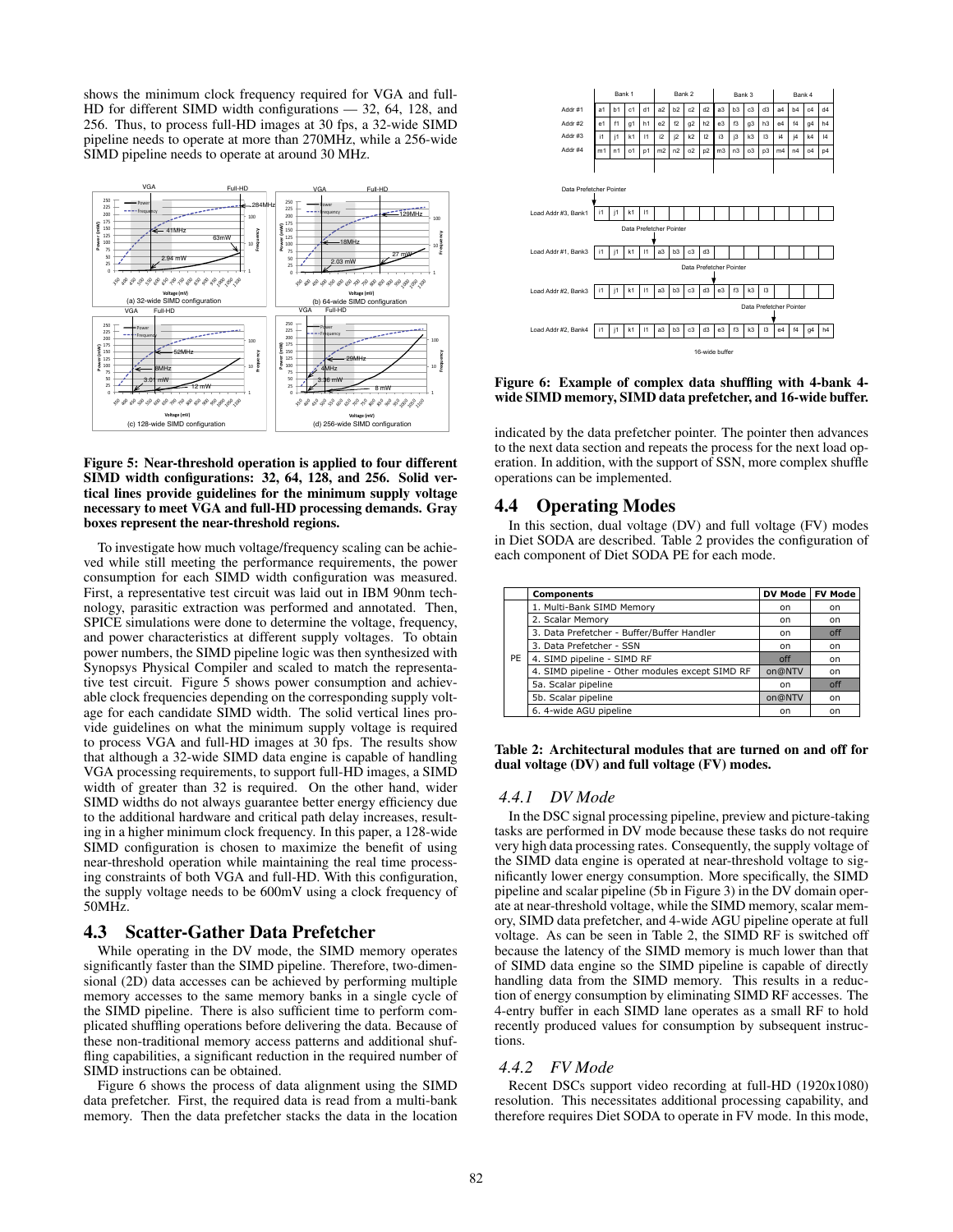|       |                               |               |               |               | DV mode        | FV mode       |                |
|-------|-------------------------------|---------------|---------------|---------------|----------------|---------------|----------------|
|       | Components                    | Area<br>(mm2) | Area<br>(9/6) | Power<br>(mW) | Power<br>(9/6) | Power<br>(mW) | Power<br>(9/6) |
|       | SIMD banked-memory (64KB)     | 3.41          | 33%           | 28            | 23%            | 36            | 3%             |
|       | SIMD Register Files (4KB)     | 1.58          | 15%           | o             | 0%             | 310           | 25%            |
| PF    | SIMD Buffer (1KB)             | 0.41          | 4%            | 3             | 2%             | 65            | 5%             |
|       | SIMD ALU/Multiplier, SSN      | 2.26          | 22%           | 23            | 19%            | 519           | 42%            |
|       | SIMD Adder Tree               | 0.12          | $1\%$         |               | 1%             | 28            | 2%             |
|       | SIMD pipeline+Clock+Routing   | 0.68          | 7%            | 12            | 10%            | 213           | 17%            |
|       | Data Prefetcher               | 1.63          | 16%           | 33            | 27%            | 27            | 2%             |
|       | Scalar/AGU Pipelines & Misc.  | 0.18          | 2%            | 22            | 18%            | 30            | 2%             |
| Total | 90nm(1V@400MHz, 600mV@500MHz) | 10.27         | 100%          | 122           | 100%           | 1228          | 100%           |

#### Table 3: Area and Power Summary of Diet SODA for Preview Mode of Full-HD Images at 30 fps. For comparison, the results of both DV mode and FV mode are presented.

the SIMD pipeline operates at full voltage along with the SIMD memory and 4-wide AGU pipeline. On the other hand, the SIMD data prefetcher is turned off because there is no time slack between the SIMD memory and the SIMD data engine to prefetch data in advance. Also, the scalar pipeline (5a in Figure 3) in the FV domain is turned off and another scalar pipeline (5b in Figure 3) in the DV domain works for the overall system. In this mode, the SIMD RF is switched on so that faster operations are supported.

## 5. RESULTS AND ANALYSIS

### 5.1 Methodology

The DSC image signal processing pipeline algorithms are implemented in C to evaluate system performance, memory requirements, and non-parallelizable bottlenecks. Next, the C benchmark codes [22] are transformed to assembly codes for Diet SODA. The Diet SODA processor is implemented as an RTL Verilog model and synthesized for IBM's 90nm technology using the Synopsys Physical Compiler. The clock frequency is targeted for 400MHz @ 1V, and the power numbers for the SIMD data engine are scaled down for 50MHz @ 600mV by the process shown in Section 4.2.

### 5.2 Area and Power

The area and power breakdown of this processor are presented in Table 3. The preview mode of full-HD images at 30 fps consumes about 122mW and 1228mW in DV mode and FV mode, respectively. Therefore, the DV mode offers about ∼10x better power efficiency.

About 68% of the total power dissipation in DV mode is consumed by SIMD memory, the scalar/AGU pipeline and data prefetcher operating at full voltage. In particular, the SIMD memory and data prefetcher consume a large part of the power because the number of SIMD memory accesses and shuffle operations is increased due to the SIMD RF being switched off. However, the SIMD data engine operating in DV mode consumes ∼21x less power than the SIMD datapath operating in FV mode, which offsets the increased SIMD memory power and highlights the advantage of using nearthreshold operation.

#### 5.3 Performance

Table 4 presents the latencies of DSC processing algorithms preprocessing (*Black Clamping*, *Lens Distortion Compensation*, *Fault Pixel Correction*, *White Balance*, *Gamma Correction*), *CFA Interpolation*, *Color Space Conversion*, *Edge Detection/Enhancement*, *Scaling*, and *JPEG Compression*. As can be seen in Table 4, the preview modes of both VGA and Full-HD images are processed within a time constraint of 33 ms thus meeting the 30 fps requirement.

*CFA Interpolation* and *Edge Detection/Enhancement* are the most demanding workloads taking about 60% of the processing time. While most algorithms deals with only one color component (R, G, or B) per each pixel location, *CFA interpolation* generates all of three components for each pixel locations. Therefore, the memory size and workload for this interpolation algorithm are increased. *Edge Detection/Enhancement* works with only one component per

| Task                                                                                                      | Latency (VGA)        | Latency (Full-HD) |
|-----------------------------------------------------------------------------------------------------------|----------------------|-------------------|
| Black Clamp,<br>Distortion Compensation,<br>Fault Pixel Correction.<br>White Balance,<br>Gamma Correction | $0.57 \text{ ms}$    | $3.89$ ms         |
| <b>CFA</b> Interpolation                                                                                  | $1.02$ ms            | $6.67$ ms         |
| Color Conversion                                                                                          | $0.36$ ms            | $2.43$ ms         |
| <b>Edge Detection</b><br><b>Edge Enhancement</b>                                                          | $0.82$ ms            | $5.29$ ms         |
| <b>False Color Suppression</b><br>Scaling                                                                 | $\overline{0.31}$ ms | $2.11$ ms         |
| Total                                                                                                     | $3.08$ ms            | $20.38$ ms        |

#### Table 4: The Latencies of DSC signal processing pipeline algorithms for the preview mode of a VGA image and a Full-HD image.

each pixel location, but 3x3 matrix convolutions in this task require significant processing time and shuffling for MAC calculations and realignments.

### 5.4 Comparison With Other Solutions

The DSC image signal processing pipeline in Figure 7 [1] is used to compare the performance of Diet SODA with one high-end commercial DSP and one coarse-grained reconfigurable image stream processor — TI TMS320C64x [7] and CRISP [1]. The pipeline is divided into three task groups: 1) color gain adjustment, gamma correction and CFA interpolation; 2) noise reduction and smooth filter; and 3) color space conversion and edge enhancement.

| Task Group 1                            | Task Group 2                                                | Task Group 3                                           |                     |
|-----------------------------------------|-------------------------------------------------------------|--------------------------------------------------------|---------------------|
| White<br>Gamma<br>Balance<br>Correction | Noise<br>CFA<br>Reduction<br>nterpolation<br>(Media Filter) | Smooth Filter<br>Color Space<br>(3x3 LPF<br>Conversion | Edge<br>Enhancement |

### Figure 7: A Test DSC image signal pipeline [1]

Table 5 shows the execution time comparison with TMS320C64x, CRISP, and Diet SODA for a 4072x2720 image. Results show that Diet SODA is approximately 140x and 1.6x faster than TMS320C64x and CRISP, respectively. The wide SIMD datapath allows the DSC image signal processing algorithms to operate on many pixels at the same time. In addition, scatter-gather data prefetcher helps data alignment issues.

|              | <b>TMS320C64x [7]</b> | <b>CRISP</b> <sup>[1]</sup> | *Diet SODA PE    |
|--------------|-----------------------|-----------------------------|------------------|
| Task Group 1 | 6440 ms               | $220 \text{ ms}$            | $110 \text{ ms}$ |
| Task Group 2 | $20550$ ms            | $110 \text{ ms}$            | $80 \text{ ms}$  |
| Task Group 3 | 9690 ms               | $110 \text{ ms}$            | $80 \text{ ms}$  |
| Total        | 36680 ms              | $\overline{440}$ ms         | $270 \text{ ms}$ |

Table 5: Execution Time Comparison with TI TMS320C64x, CRISP, and Diet SODA. Task Group 1 - White Balance, Gamma Correction, CFA Interpolation; Task Group 2 - Noise Reduction, Smooth Filter; Task Group 3 - Color Space Conversion, Edge Enhancement. \*Diet SODA operates in DV mode.

Table 6 shows comparisons of technology, area, power consumption, and normalized energy with TMS320C64x and CRISP. Normalized power and area results for 90nm technology are estimated using a quadratic scaling factor based on Predictive Technology Model [8]. The results show that the energy efficiency of Diet SODA is more than 340x better than that of TMS320C64x and also comparable to that of the reconfigurable image stream processor, CRISP [1]. Even though we show comparable energy and only slightly improved performance numbers over the CRISP design, our design is more flexible and maintainable because the reconfigurable interconnection and heterogeneous processing elements of CRISP must be manually designed before fabrication.

### 6. RELATED WORK

The real-time constraints of media (image/video) applications require high-performance but low-power processors for portable de-